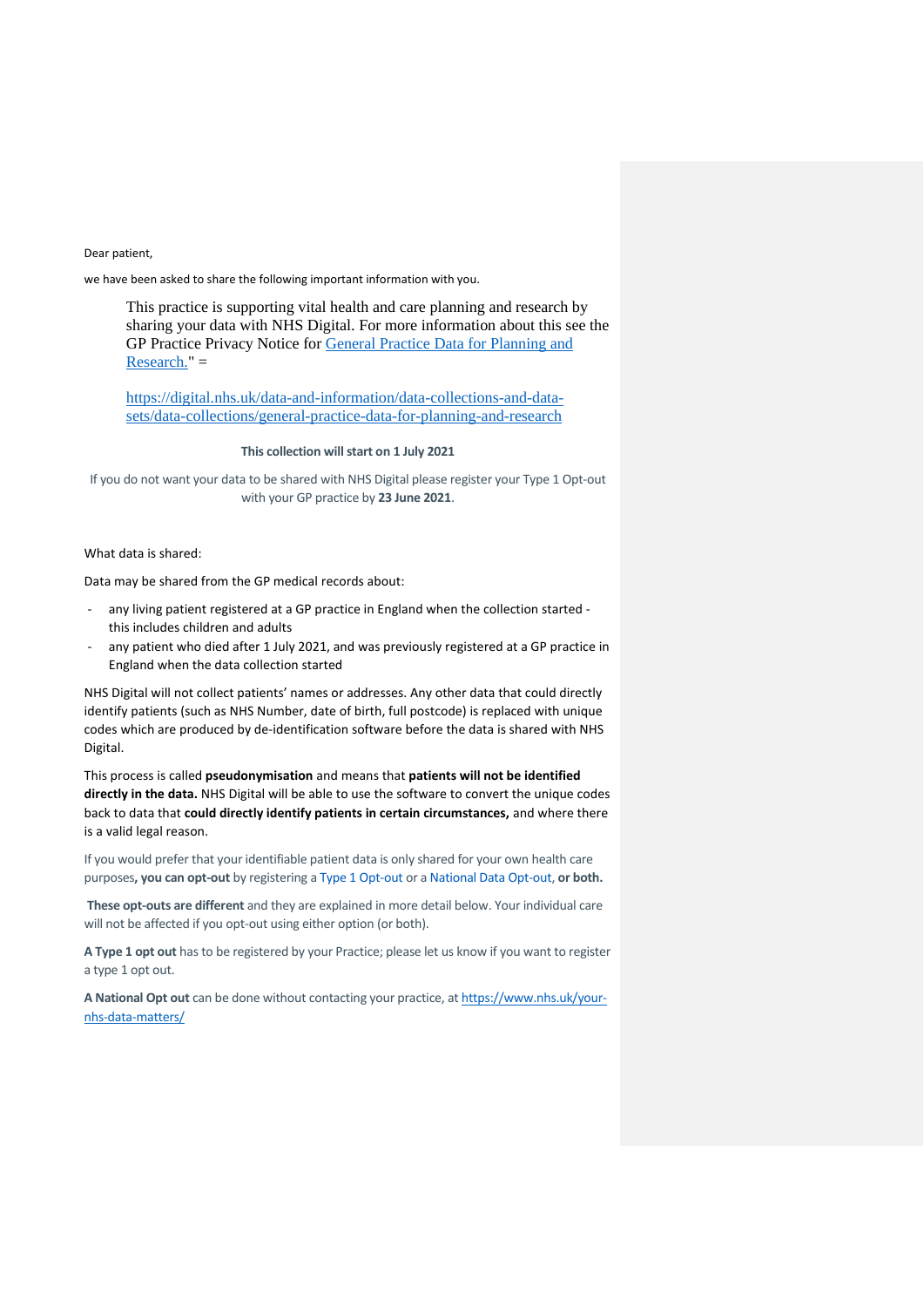# **Type 1 Opt-out (opting out of NHS Digital collecting your data)**

NHSD will not collect data from GP practices about patients who have **registered a Type 1 Opt-out with their practice**. More information about Type 1 Opt-outs is in the [GP Data for Planning and Research](https://digital.nhs.uk/data-and-information/data-collections-and-data-sets/data-collections/general-practice-data-for-planning-and-research/transparency-notice)  [Transparency Notice,](https://digital.nhs.uk/data-and-information/data-collections-and-data-sets/data-collections/general-practice-data-for-planning-and-research/transparency-notice) including a form that you can complete and send to your GP practice.

**This collection will start on 1 July 2021** so if you do not want your data to be shared with NHS Digital, please register your Type 1 Opt-out with your GP practice by **23 June 2021**.

If you register a Type 1 Opt-out after this collection has started, no more of your data will be shared with NHSD. They will however still hold the patient data which was shared before you registered the Type 1 Opt-out.

If you **do not want NHS Digital to share your identifiable patient data with anyone else** for purposes beyond your own care, then you can also register a National Data Opt-out.

## **National Data Opt-out (opting out of NHS Digital sharing your data with other organizations)**

NHSD will collect data from GP medical records about patients who have registered a National Data Opt-out. The National Data Opt-out applies to identifiable patient data about your health, which is called confidential patient information.

NHS Digital won't share any confidential patient information about you - this includes GP data, or other information, such as hospital data - with other organisations, unless there is an exemption to this.

To find out more information and how to register a National Data Opt-Out, please read NHSD [GP Data for Planning and Research Transparency](https://digital.nhs.uk/data-and-information/data-collections-and-data-sets/data-collections/general-practice-data-for-planning-and-research/transparency-notice)  [Notice.](https://digital.nhs.uk/data-and-information/data-collections-and-data-sets/data-collections/general-practice-data-for-planning-and-research/transparency-notice)

= [https://digital.nhs.uk/data-and-information/data-collections-and-data-sets/data](https://digital.nhs.uk/data-and-information/data-collections-and-data-sets/data-collections/general-practice-data-for-planning-and-research/transparency-notice)[collections/general-practice-data-for-planning-and-research/transparency-notice](https://digital.nhs.uk/data-and-information/data-collections-and-data-sets/data-collections/general-practice-data-for-planning-and-research/transparency-notice)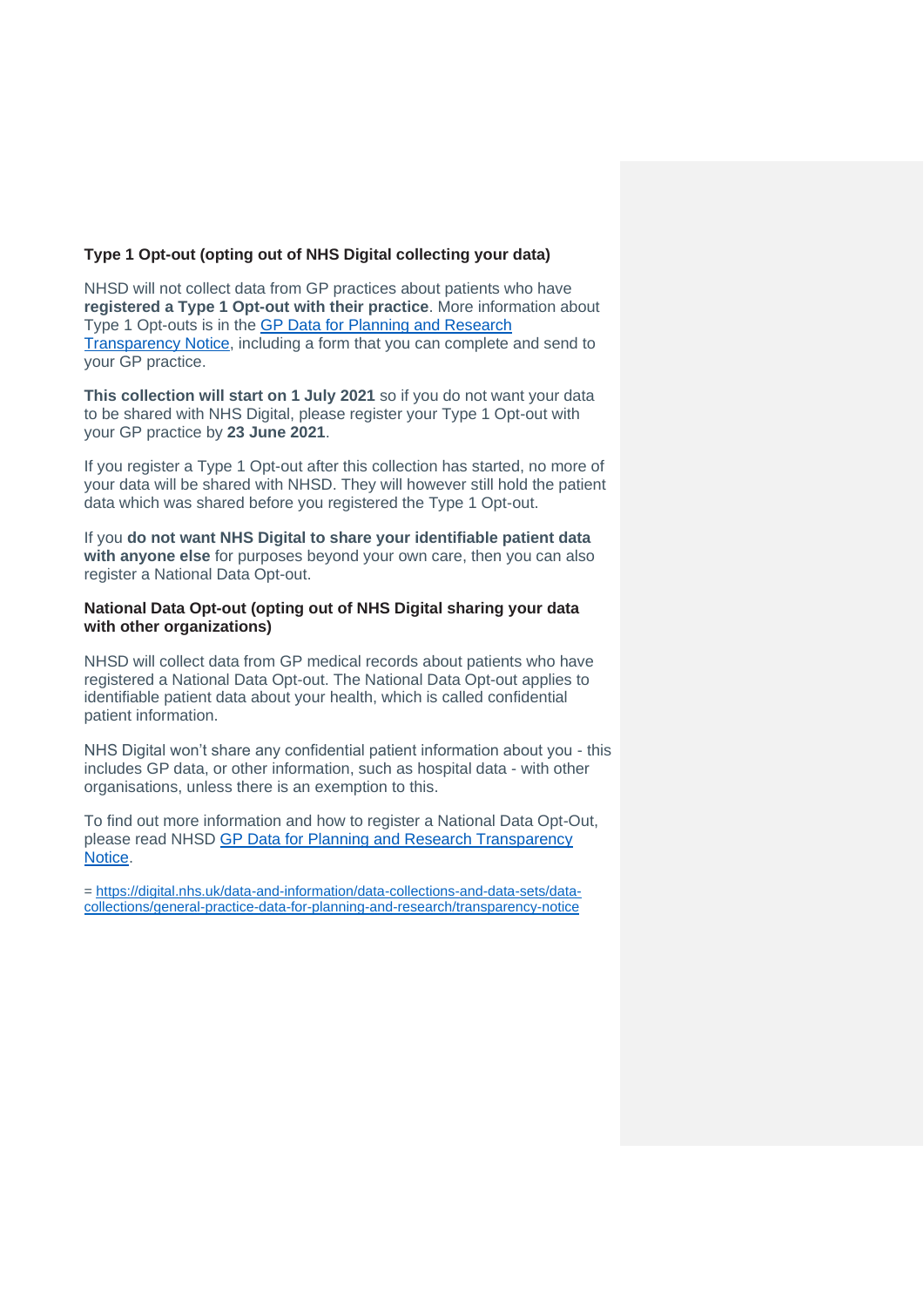#### Dear Patient

 $\overline{\phantom{a}}$ 

The data held in your GP medical records is shared with other healthcare professionals for the purposes of your individual care. It can also be shared with other organisations to support health and care planning and research.

If you do not want your personally identifiable patient data to be shared outside of your GP practice for purposes except your own care, you can register an opt-out with your GP practice. This is known as a Type 1 Opt-out.

**You may also wish to register a National Data Opt-out which is not done at GP practice level;** for this, you must contact NHS Digital - more information about the National Data Opt-out is here:<https://www.nhs.uk/your-nhs-data-matters/>

You can use this form to:

- register a Type 1 Opt-out, for yourself or for a dependent (if you are the parent or legal guardian of the patient) (to **Opt-out**)
- withdraw an existing Type 1 Opt-out, for yourself or a dependent (if you are the parent or legal guardian of the patient) if you have changed your preference (**Opt-in**)

## **This decision will not affect individual care and you can change your choice at any time, using this form. This form, once completed, should be sent to your GP practice by email or post.**

#### **Details of the patient**

| <b>Title</b>                 |  |  |  |  |  |
|------------------------------|--|--|--|--|--|
| Forename(s)                  |  |  |  |  |  |
| <b>Surname</b>               |  |  |  |  |  |
| <b>Address</b>               |  |  |  |  |  |
|                              |  |  |  |  |  |
|                              |  |  |  |  |  |
| <b>Phone number</b>          |  |  |  |  |  |
| Date of birth                |  |  |  |  |  |
| <b>NHS Number (if known)</b> |  |  |  |  |  |

### **Details of parent or legal guardian**

If you are filling in this form on behalf of a dependent e.g. a child, the GP practice will first check that you have the authority to do so. Please complete the details below:

| Name                           |  |
|--------------------------------|--|
| <b>Address</b>                 |  |
|                                |  |
|                                |  |
| <b>Relationship to patient</b> |  |